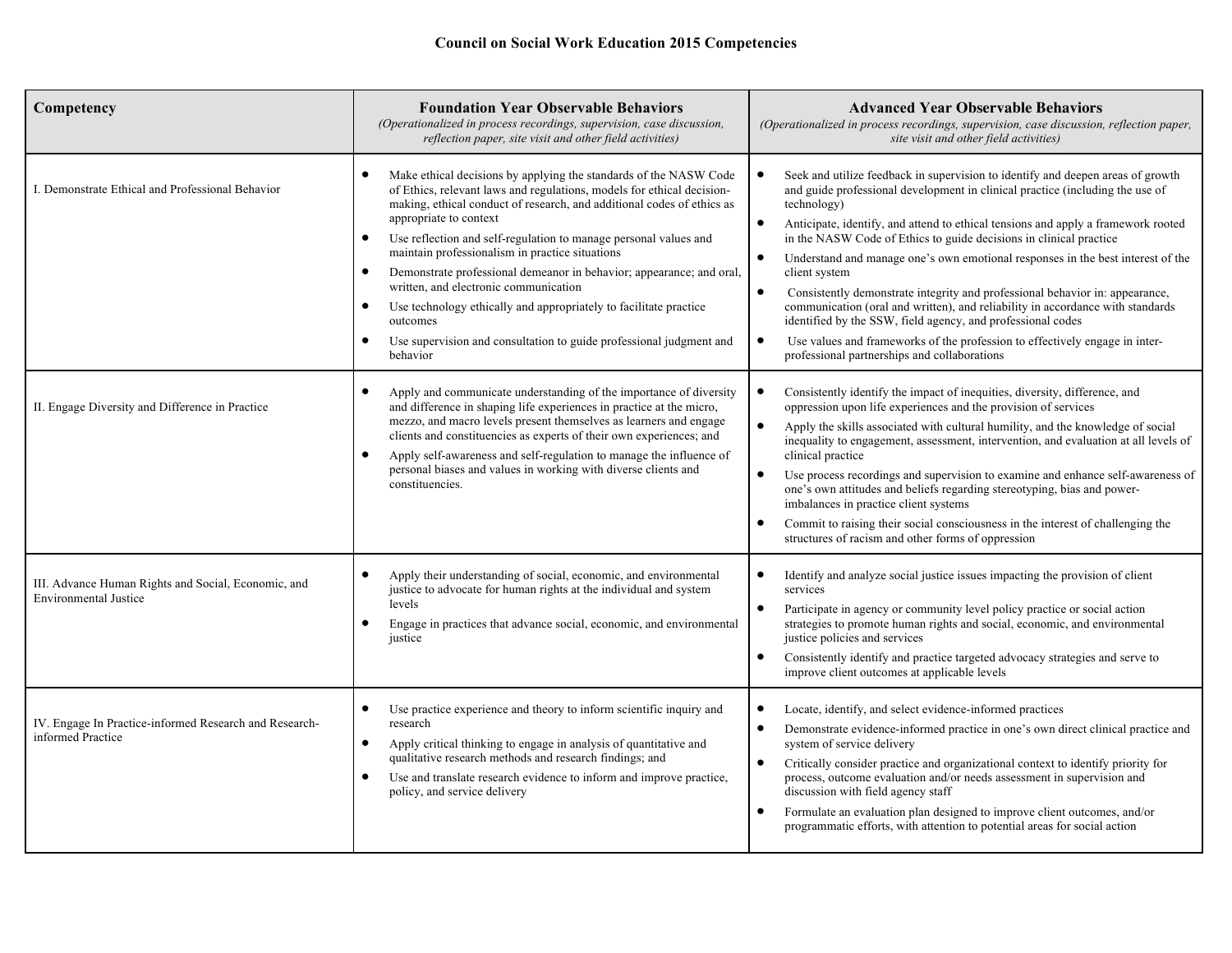| V. Engage in Policy Practice                                                          | Identify social policy at the local, state, and federal level that impacts<br>well-being, service delivery, and access to social services<br>Assess how social welfare and economic policies impact the delivery<br>$\bullet$<br>of and access to social services<br>Apply critical thinking to analyze, formulate, and advocate for<br>policies that advance human rights and social, economic, and<br>environmental justice                                                                                                                                                                                                                                                    | Evaluate social welfare or economic policies that are relevant to clinical social<br>$\bullet$<br>work practice and assess the impact on individuals or families<br>Analyze advocacy needs within a clinical setting and propose a plan for<br>$\bullet$<br>implementation.<br>Articulate a deeper understanding of how social welfare policies can either<br>$\bullet$<br>improve or negatively impact client well-being<br>Develop a plan to apply skills in policy practice with aim of achieving policy<br>change                                                                                                                                                                                                                                                                                                                                                                                                                                                                                                                                                                                                                                                                                                                                                                |
|---------------------------------------------------------------------------------------|----------------------------------------------------------------------------------------------------------------------------------------------------------------------------------------------------------------------------------------------------------------------------------------------------------------------------------------------------------------------------------------------------------------------------------------------------------------------------------------------------------------------------------------------------------------------------------------------------------------------------------------------------------------------------------|--------------------------------------------------------------------------------------------------------------------------------------------------------------------------------------------------------------------------------------------------------------------------------------------------------------------------------------------------------------------------------------------------------------------------------------------------------------------------------------------------------------------------------------------------------------------------------------------------------------------------------------------------------------------------------------------------------------------------------------------------------------------------------------------------------------------------------------------------------------------------------------------------------------------------------------------------------------------------------------------------------------------------------------------------------------------------------------------------------------------------------------------------------------------------------------------------------------------------------------------------------------------------------------|
| VI. Engage with Individuals, Families, Groups, Organizations,<br>and Communities      | Apply knowledge of human behavior and the social environment,<br>person-in-environment, and other multidisciplinary theoretical<br>frameworks to engage with clients and constituencies; and<br>Use empathy, reflection, and interpersonal skills to effectively engage<br>diverse clients and constituencies                                                                                                                                                                                                                                                                                                                                                                    | Consistently demonstrate active listening, attending, and reflecting skills<br>$\bullet$<br>Consistently demonstrate the patience that is required to build trust<br>$\bullet$<br>Create a collaborative working alliance before moving into problem solving<br>$\bullet$<br>Identify and utilize one's own social identity to enhance the engagement process<br>$\bullet$<br>Seek supervision and mentorship to enhance effective use of self in practice<br>$\bullet$<br>Use the six core values (social justice, importance of human relationships, dignity<br>and worth of the person, integrity, competence and service) of the social work<br>profession to guide decision-making regarding approaches to engagement                                                                                                                                                                                                                                                                                                                                                                                                                                                                                                                                                           |
| VII. Assess Individuals, Families, Groups, Organizations, and<br>Communities          | Collect and organize data, and apply critical thinking to interpret<br>information from clients and constituencies<br>Apply knowledge of human behavior and the social environment,<br>person-in-environment, and other multidisciplinary theoretical<br>frameworks in the analysis of assessment data from clients and<br>constituencies<br>Develop mutually agreed-on intervention goals and objectives based<br>on the critical assessment of strengths, needs, and challenges within<br>clients and constituencies<br>Select appropriate intervention strategies based on the assessment,<br>research knowledge, and values and preferences of clients and<br>constituencies | Demonstrate the effective use of a mental status exam in the appropriate context<br>$\bullet$<br>Demonstrate the use of evidence-based assessment tools to assess for safety and<br>$\bullet$<br>well-being<br>Demonstrate confidence in the ability to explore all domains of client systems'<br>$\bullet$<br>life and functioning<br>Demonstrate the capacity to develop an evidence-informed hypothesis of client<br>$\bullet$<br>functioning based on social work paradigms<br>Consistently practice the skills of empathy, attending, and affective exploration to<br>$\bullet$<br>elicit a client-centered picture of the strengths and challenges with which the<br>client system interacts<br>Demonstrate an ability to identify the ways in which their own biases and social<br>$\bullet$<br>identities impact the assessment process<br>Assess client systems from a client-centered perspective, which honors life<br>experiences, personal beliefs, current functioning, strengths and challenges, and<br>barriers related to oppression and marginalization<br>Demonstrate knowledge of distinct practice approaches in formulations<br>$\bullet$<br>Write a clear and concise assessment that reflects multi-dimensional<br>understanding of the client/client system |
| VIII. Intervene with Individuals, Families, Groups,<br>Organizations, and Communities | Critically choose and implement interventions to achieve practice<br>goals and enhance capacities of clients and constituencies<br>Apply knowledge of human behavior and the social environment,<br>$\bullet$<br>person-in-environment, and other multidisciplinary theoretical<br>frameworks in interventions with clients and constituencies;<br>Use inter-professional collaboration as appropriate to achieve<br>beneficial practice outcomes;<br>Negotiate, mediate, and advocate with and on behalf of diverse clients<br>$\bullet$<br>and constituencies; and<br>Facilitate effective transitions and endings that advance mutually<br>agreed-on goals.                   | Demonstrate the effective use of a mental status exam in the appropriate context<br>$\bullet$<br>throughout the intervention process<br>• Demonstrate the skills necessary to effectively manage and attend to crises<br>Use evidence-informed practices for interventions that are consistent with client<br>$\bullet$<br>systems' needs, strengths, and challenges<br>Use information established during the engagement phase, and learned in the<br>$\bullet$<br>assessment phase, to inform interventions<br>Determine ongoing treatment needs, access resources, and facilitate referrals as<br>needed<br>Remain attentive to eco-systemic factors that influence the treatment planning<br>$\bullet$<br>process<br>Consistently re-evaluate engagement, assessment, and treatment planning over the<br>$\bullet$                                                                                                                                                                                                                                                                                                                                                                                                                                                               |